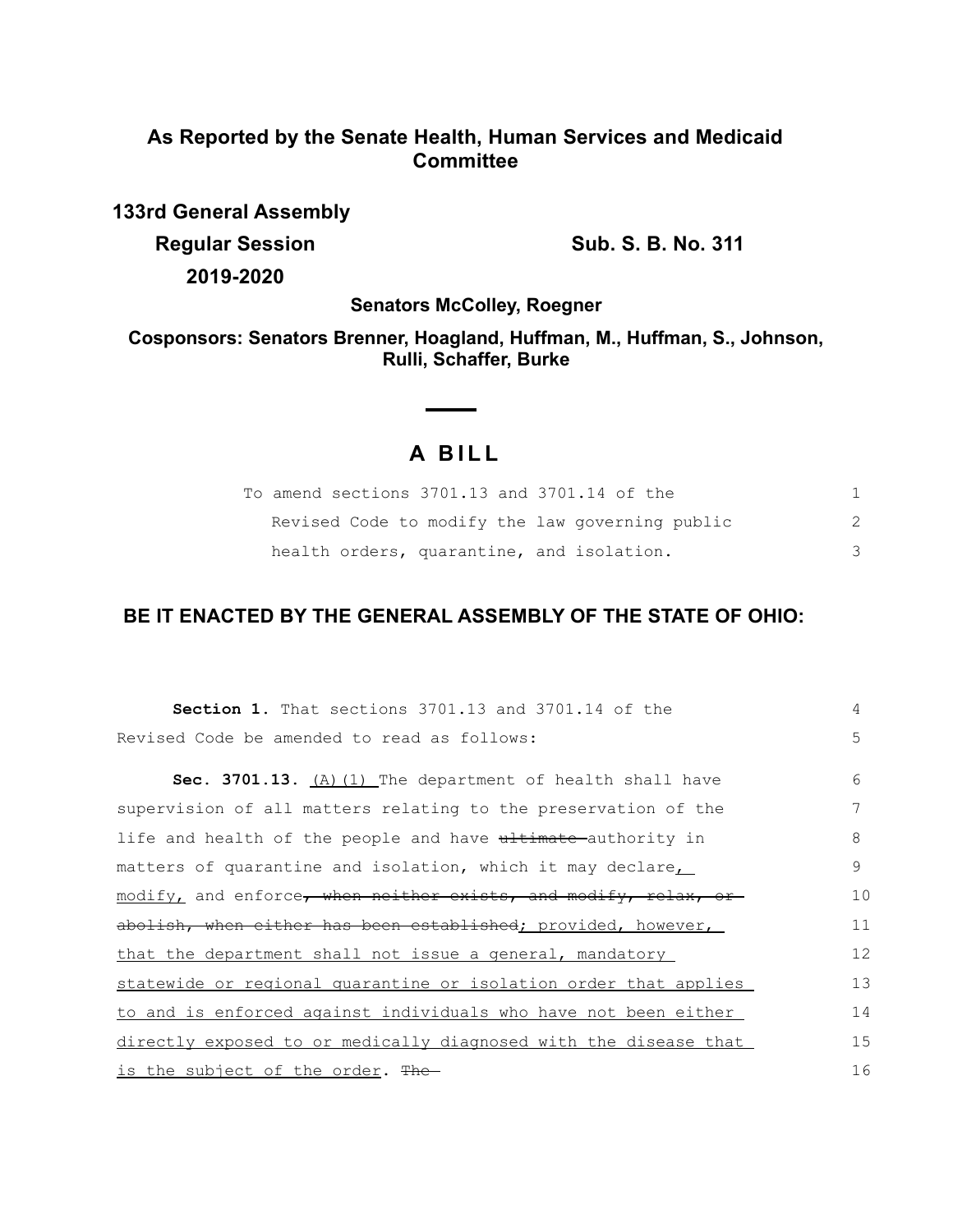### **Sub. S. B. No. 311 Page 2 As Reported by the Senate Health, Human Services and Medicaid Committee**

(2) The department may approve methods of immunization against the diseases specified in section 3313.671 of the Revised Code for the purpose of carrying out the provisions of that section and take such actions as are necessary to encourage vaccination against those diseases.

 $The (B) (1) Subject to divisions (B) (2) and (3) of this$ section, the department may make special or standing orders or rules for preventing the use of fluoroscopes for nonmedical purposes that emit doses of radiation likely to be harmful to any person, for preventing the spread of contagious or infectious diseases, for governing the receipt and conveyance of remains of deceased persons, and for such other sanitary matters as are best controlled by a general rule. 22 23 24 25 26 27 28 29

(2) The department shall not make a special or standing order or rule under division (B)(1) of this section for preventing the spread of a contagious or infectious disease that has the effect of being a general, mandatory statewide or regional quarantine or isolation order that applies to and is enforced against individuals who have not been either directly exposed to or medically diagnosed with the disease that is the subject of the order or rule.

(3) The general assembly may rescind a special or standing order or rule issued under division (B)(1) of this section for preventing the spread of a contagious or infectious disease by adopting a concurrent resolution.

(C) Whenever possible, the department shall work in cooperation with the health commissioner of a general or city health district. The department may make and enforce orders in local matters or reassign substantive authority for mandatory programs from a general or city health district to another 42 43 44 45 46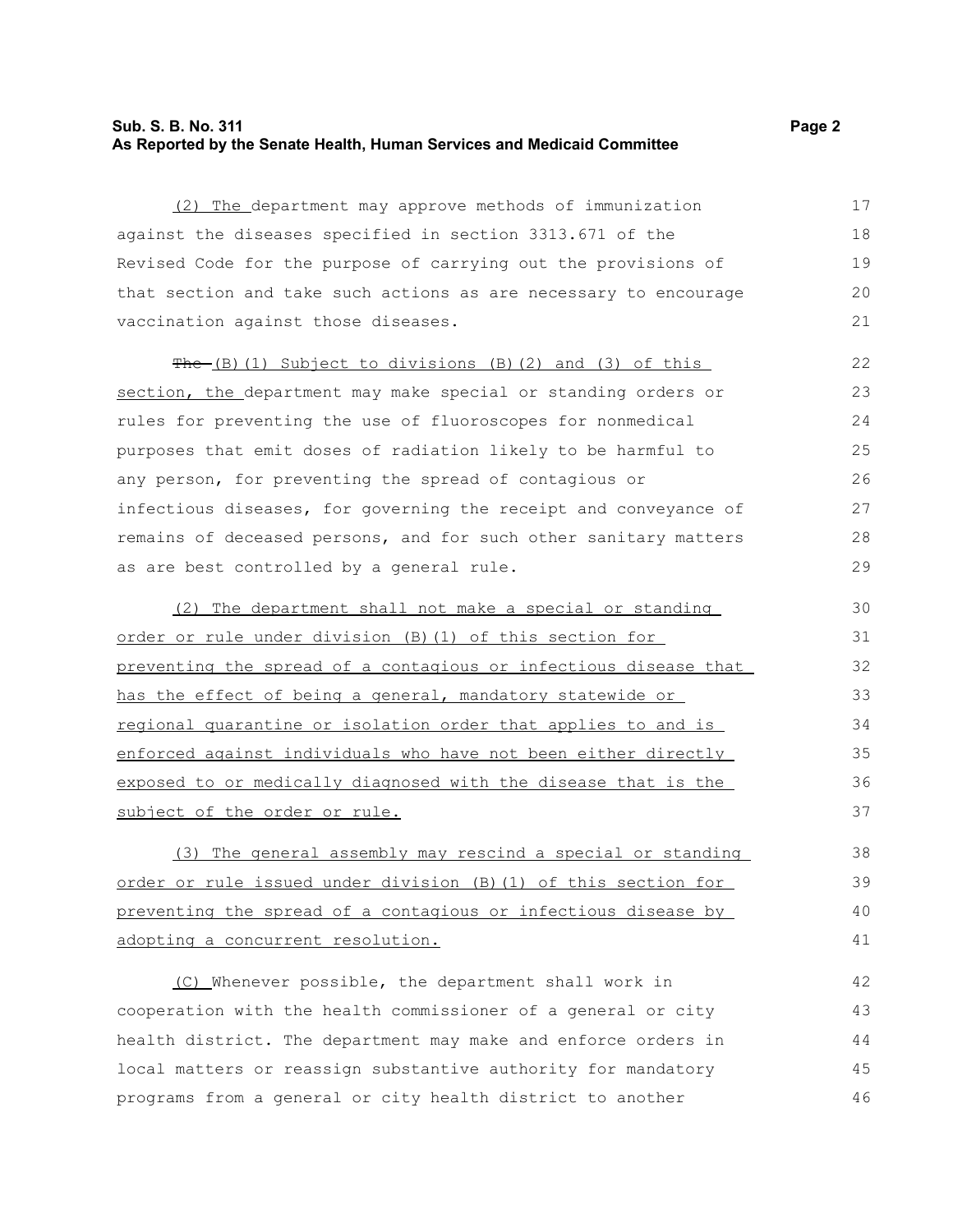#### **Sub. S. B. No. 311 Page 3 As Reported by the Senate Health, Human Services and Medicaid Committee**

general or city health district when an emergency exists, or when the board of health of a general or city health district has neglected or refused to act with sufficient promptness or efficiency, or when such board has not been established as provided by sections 3709.02, 3709.03, 3709.05, 3709.06, 3709.11, 3709.12, and 3709.14 of the Revised Code. In such cases, the necessary expense incurred shall be paid by the general health district or city for which the services are rendered. 47 48 49 50 51 52 53 54 55

The department of health may require general or city health districts to enter into agreements for shared services under section 9.482 of the Revised Code. The department shall prepare and offer to boards of health a model contract and memorandum of understanding that are easily adaptable for use by boards of health when entering into shared services agreements. The department also may offer financial and other technical assistance to boards of health to encourage the sharing of services.

As a condition precedent to receiving funding from the department of health, the director of health may require general or city health districts to apply for accreditation by July 1, 2018, and be accredited by July 1, 2020, by an accreditation body approved by the director. The director of health, by July 1, 2016, shall conduct an evaluation of general and city health district preparation for accreditation, including an evaluation of each district's reported public health quality indicators as provided for in section 3701.98 of the Revised Code.

(D) The department may make evaluative studies of the nutritional status of Ohio residents, and of the food and nutrition-related programs operating within the state. Every 74 75 76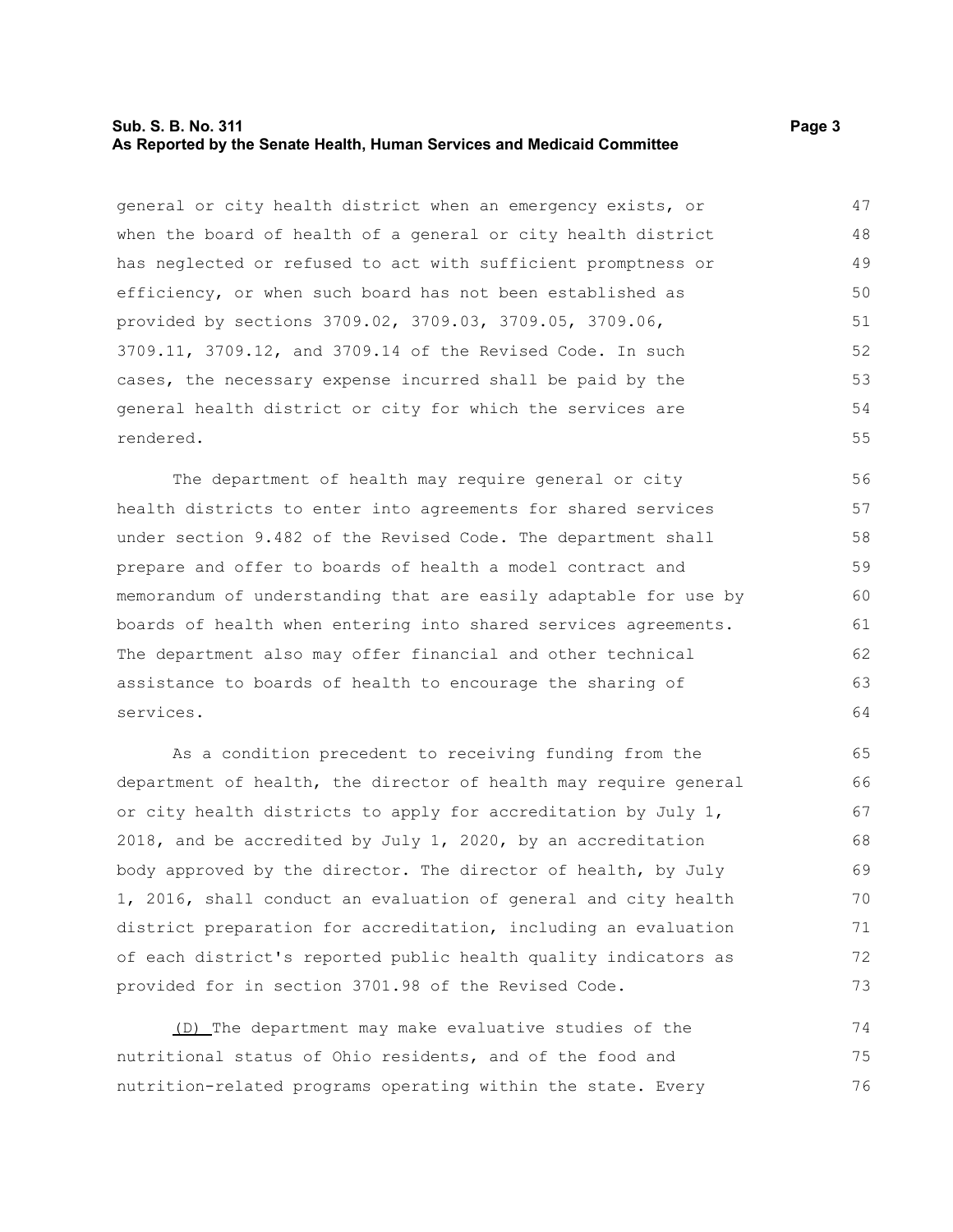agency of the state, at the request of the department, shall provide information and otherwise assist in the execution of such studies.

**Sec. 3701.14.** (A)(1) The director of health shall investigate or make inquiry as to the cause of disease or illness, including contagious, infectious, epidemic, pandemic, or endemic conditions, and, subject to division (A)(2) of this section, take prompt action to control and suppress it. The 80 81 82 83 84

The reports of births and deaths, the sanitary conditions and effects of localities and employments, the personal and business habits of the people that affect their health, and the relation of the diseases of man and beast, shall be subjects of study by the director. The director may make and execute orders necessary to protect the people against diseases of lower animals, and shall collect and preserve information in respect to such matters and kindred subjects as may be useful in the discharge of the director's duties, and for dissemination among the people. When-85 86 87 88 89 90 91 92 93 94

When called upon by the state or local governments, or the board of health of a general or city health district, the director shall promptly investigate and report upon the water supply, sewerage, disposal of excreta of any locality, and the heating, plumbing, and ventilation of a public building.

(2) Any action the director takes under division (A)(1) of this section to control or suppress a disease or illness shall not have the effect of being a general, mandatory statewide or regional quarantine or isolation order that applies to and is enforced against individuals who have not been either directly exposed to or medically diagnosed with the disease or illness that is the subject of the director's action. 100 101 102 103 104 105 106

77 78 79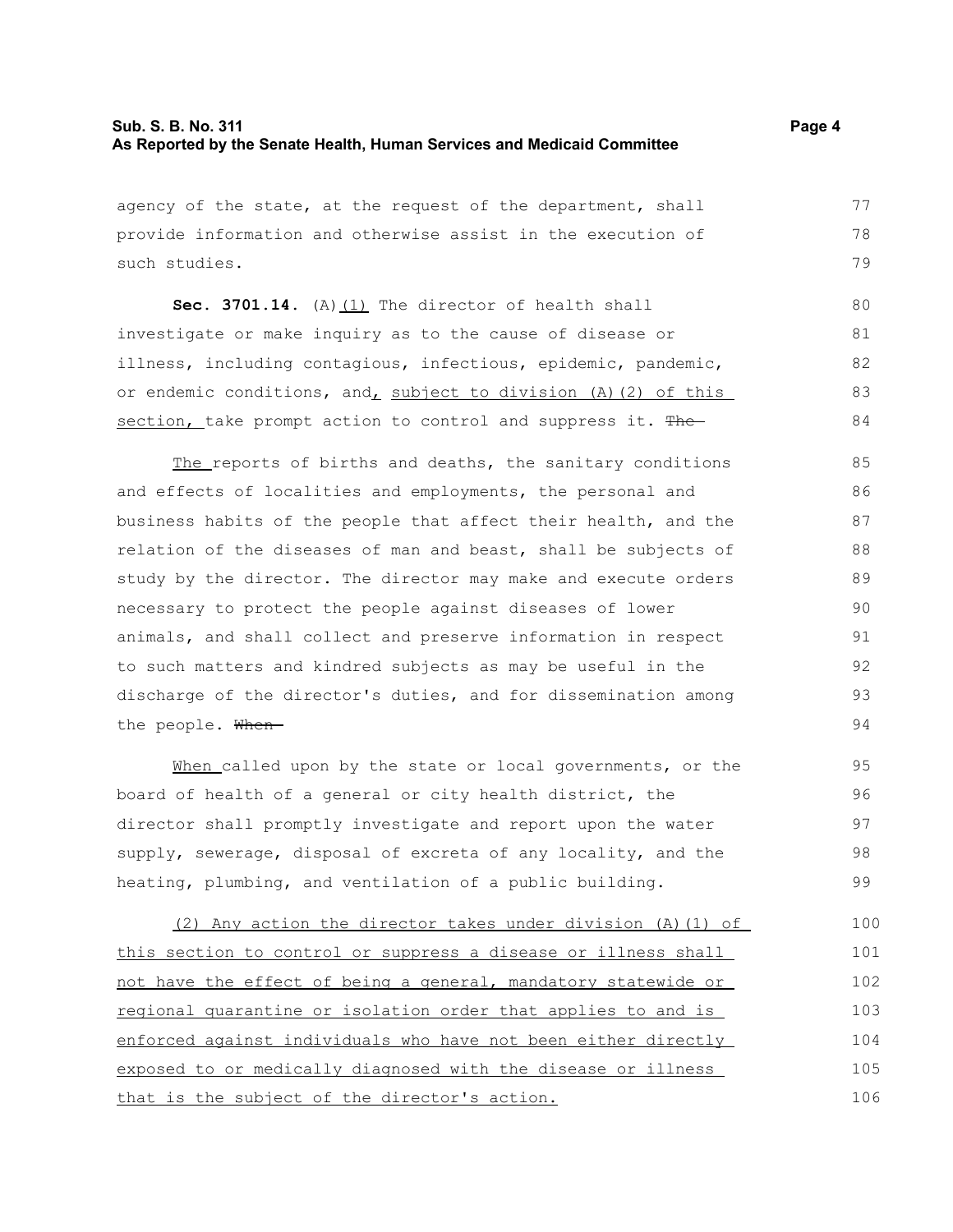### **Sub. S. B. No. 311 Page 5 As Reported by the Senate Health, Human Services and Medicaid Committee**

(B) Information obtained during an investigation or inquiry that the director currently is conducting pursuant to division (A) of this section and that is not yet complete is confidential during the course of that investigation or inquiry and shall not be released except pursuant to division (D) or (J) of this section or under one of the following conditions: 107 108 109 110 111 112

(1) The confidential information is released pursuant to a search warrant or subpoena issued by or at the request of a grand jury or prosecutor, as defined in section 2935.01 of the Revised Code. 113 114 115 116

(2) The director has entered into a written agreement to share or exchange the information with a person or government entity, and that agreement requires the person or entity to comply with the confidentiality requirements established under this section. 117 118 119 120 121

(3) The information is contained in a preliminary report released by the director pursuant to division (G)(1) of this section. 122 123 124

(C) Division (B) of this section applies during any investigation or inquiry the director makes pursuant to division (A) of this section, notwithstanding any other provision of the Revised Code that establishes the manner of maintaining confidentiality or the release of information, except that the confidentiality and release of protected health information under section 3701.17 of the Revised Code is governed by that section. 125 126 127 128 129 130 131 132

(D) Nothing in this section bars the release of information that is in summary, statistical, or aggregate form and that does not identify a person. Information that is in 133 134 135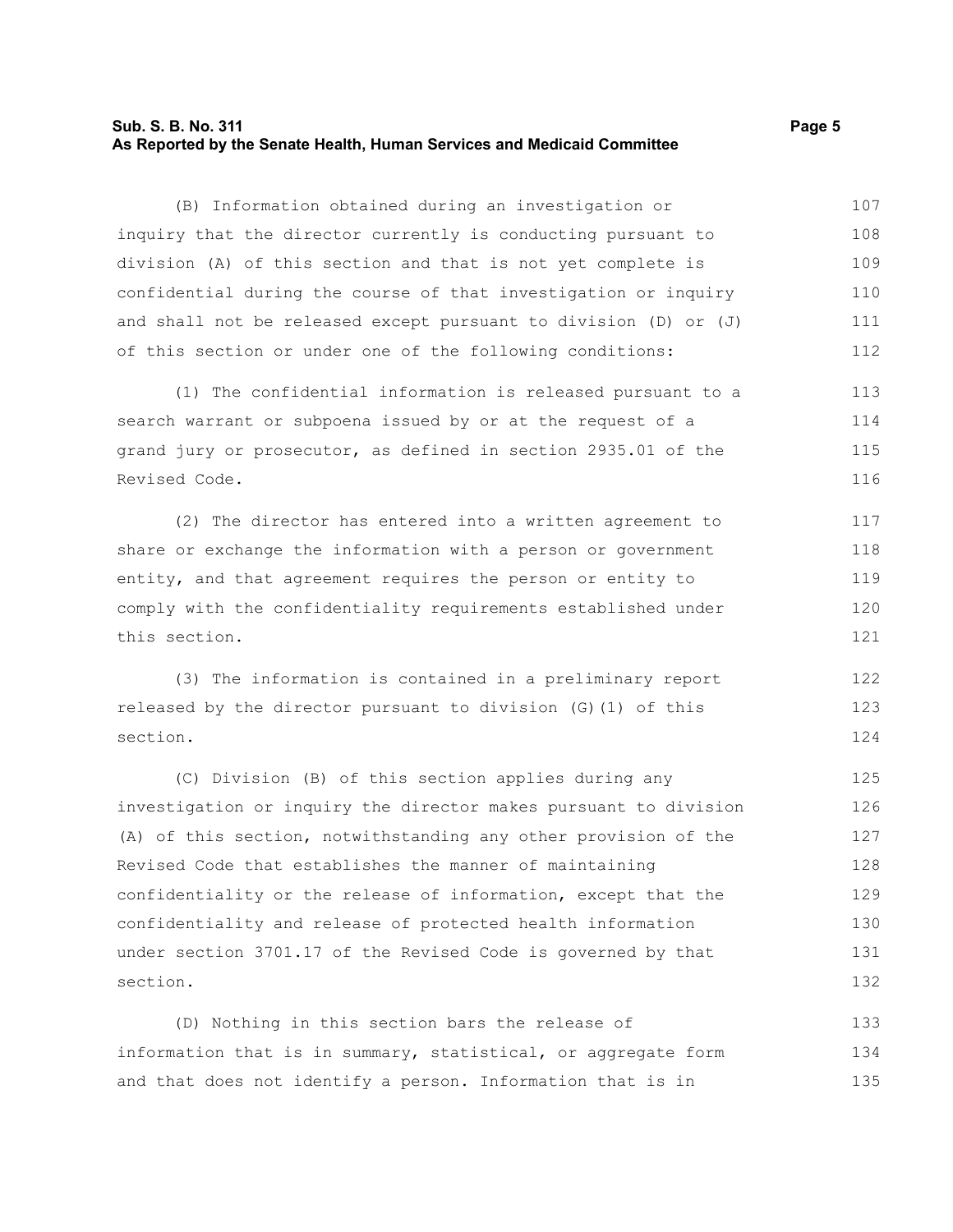summary, statistical, or aggregate form and that does not identify a person is a public record under section 149.43 of the Revised Code. (E) Nothing in this section authorizes the director to conduct an independent criminal investigation without the consent of each local law enforcement agency with jurisdiction to conduct the criminal investigation. (F) Except for information released pursuant to division (G) or (J) of this section, any disclosure pursuant to this section shall be in writing and accompanied by a written statement that includes the following or substantially similar language: "This information has been disclosed to you from confidential records protected from disclosure by state law. If this information has been released to you in other than a summary, statistical, or aggregate form, you shall make no further disclosure of this information without the specific, written, and informed release of the person to whom it pertains, or as otherwise permitted by state law. A general authorization for the release of medical or other information is not sufficient for the release of information pursuant to this section." (G)(1) If an investigation or inquiry the director currently is conducting pursuant to division (A) of this section 136 137 138 139 140 141 142 143 144 145 146 147 148 149 150 151 152 153 154 155 156 157 158

is not completed within six months after the date of commencement, the director shall prepare and release a report containing preliminary findings. Every six months thereafter, the director shall prepare and release a supplementary preliminary report until such time as the investigation or inquiry is completed. 159 160 161 162 163 164

(2) Upon completion of an investigation or inquiry 165